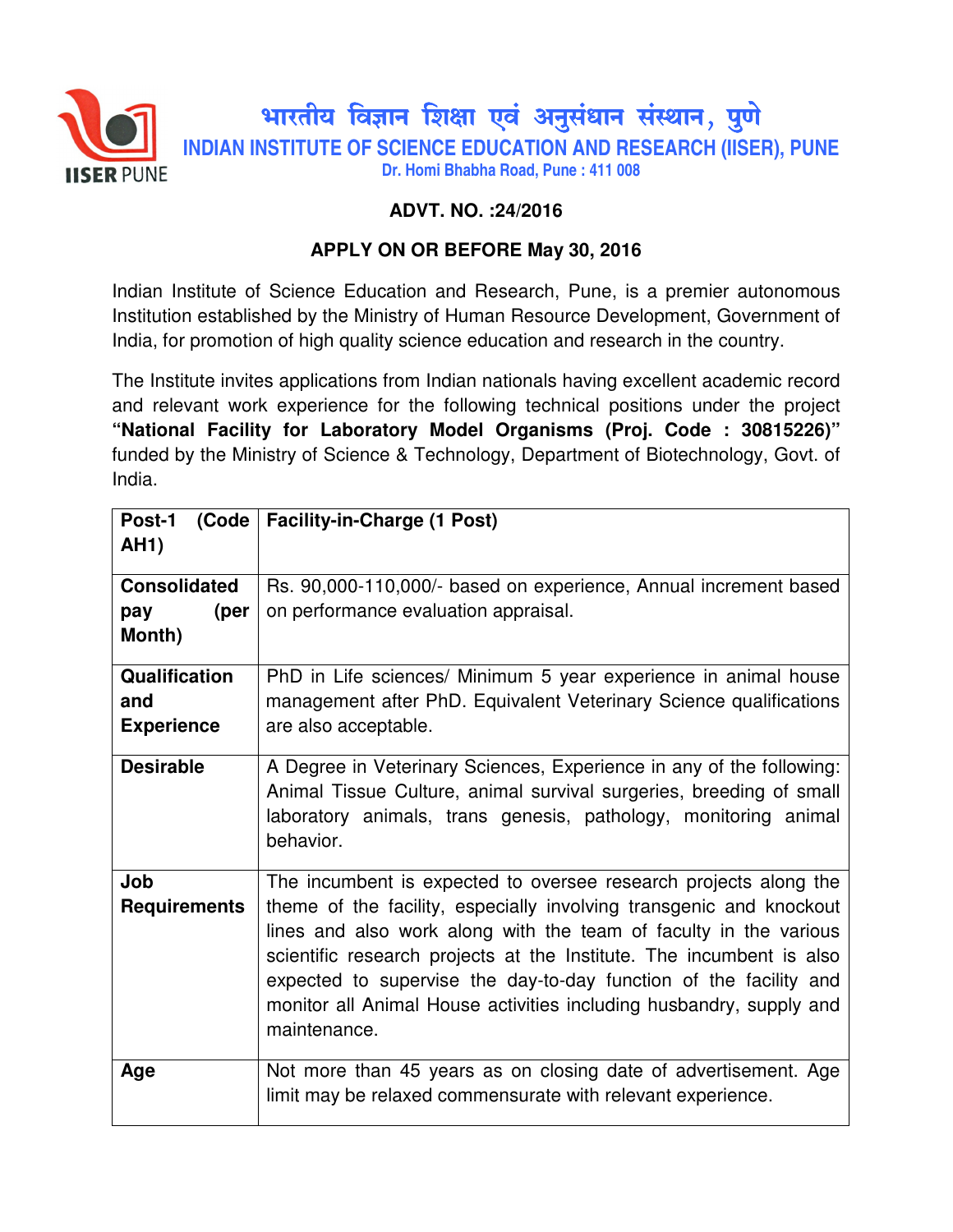| Post-2<br><b>AH2)</b>                            | (Code   Senior Research Officer (1 Post)                                                                                                                                                                                                                                                                           |
|--------------------------------------------------|--------------------------------------------------------------------------------------------------------------------------------------------------------------------------------------------------------------------------------------------------------------------------------------------------------------------|
| <b>Consolidated</b><br>(per<br>pay<br>Month)     | Rs. 45,000 - 52,000/- based on experience, Annual increment based<br>on performance evaluation appraisal                                                                                                                                                                                                           |
| <b>Qualification</b><br>and<br><b>Experience</b> | M.Sc. in Life sciences or Equivalent. Minimum 5 Year experience<br>after MSc on Small Animal Models.                                                                                                                                                                                                               |
| <b>Desirable</b>                                 | A Degree in Genetics, Molecular Biology, Neurosciences or<br>Veterinary Science. Experience in Tissue Culture and Animal<br>Handling.                                                                                                                                                                              |
| Job<br><b>Requirements</b>                       | The incumbent is expected to oversee experiments involving<br>transgenic and knockout lines and also work along with the team of<br>faculty in the various scientific research projects at the Institute. The<br>incumbent is also expected to be involved in day-to-day function of<br>the Animal House Facility. |
| Age                                              | Not more than 35 years as on closing date of advertisement.                                                                                                                                                                                                                                                        |

| Post-3<br>(Code      | <b>Veterinary Scientist (1 Post)</b>                                      |
|----------------------|---------------------------------------------------------------------------|
| AH3)                 |                                                                           |
| <b>Consolidated</b>  | Rs. 45,000-52,000/- based on experience, Annual increment based           |
| (per<br>pay          | on performance evaluation appraisal                                       |
| Month)               |                                                                           |
| <b>Qualification</b> | M.Sc. in Veterinary Science. Minimum 5 year experience of animal          |
| and                  | handling or Tissue culture after MSc.                                     |
| <b>Experience</b>    |                                                                           |
| <b>Desirable</b>     | A Degree in Veterinary Sciences with experience in handling small         |
|                      | animals, especially rodents and immuno-compromised animals.               |
| Job                  | The incumbent is expected to oversee experiments involving                |
| <b>Requirements</b>  | transgenic and knockout lines and also work along with the team of        |
|                      | faculty in the various scientific research projects at the Institute. The |
|                      | incumbent is also expected to be involved in day-to-day function of       |
|                      | the Animal House Facility.                                                |
| Age                  | Not more than 35 years as on closing date of advertisement.               |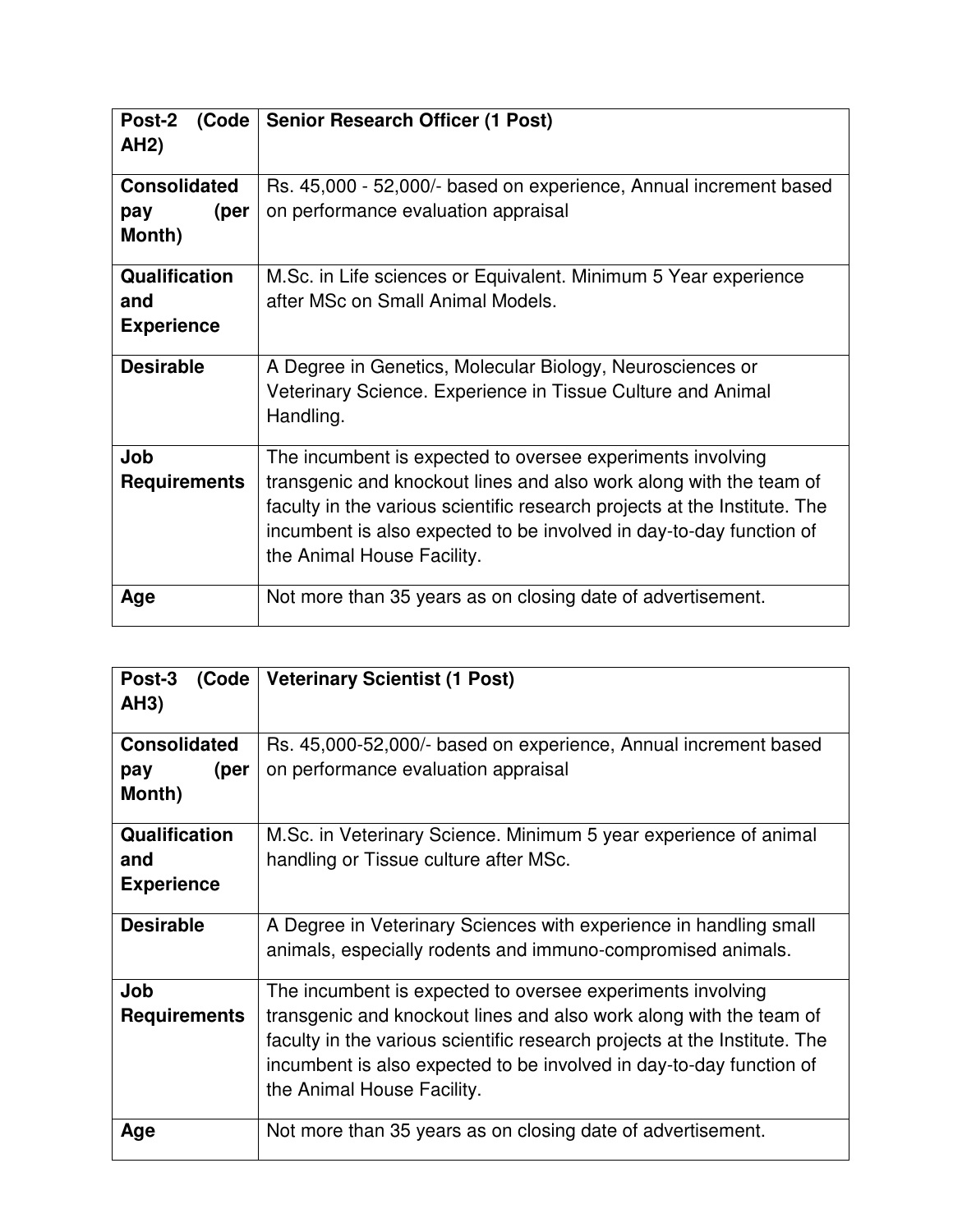| AH4)                                         | Post-4 (Code: Technical Officer (2 Posts)                                                                                                                                                                                                                 |
|----------------------------------------------|-----------------------------------------------------------------------------------------------------------------------------------------------------------------------------------------------------------------------------------------------------------|
| <b>Consolidated</b><br>(per<br>pay<br>Month) | Rs. 32,000 - 36,000/- Annual increment based on performance<br>evaluation appraisal.                                                                                                                                                                      |
| Qualification<br>and<br><b>Experience</b>    | MSc in Life sciences or Equivalent; Minimum 2 year's research<br>experience after MSc.                                                                                                                                                                    |
| <b>Desirable</b>                             | Experience with any of the following: Imaging techniques, especially<br>fluorescence or Confocal microscopy. Working experience with<br>Zebra fish or rodent model with knowledge of molecular biology/cell<br>biology techniques such as microinjection. |
| Job<br><b>Requirements</b>                   | The incumbent assistant is expected to maintain and use state-of-<br>the-art equipment's such as confocal microscopes, cages and fish<br>tanks required for the facility, and help the team of researchers in<br>their experimental work.                 |
| Age                                          | Not more than 32 years as on closing date of advertisement.                                                                                                                                                                                               |

|                            | Post-5 (Code: Technical assistant (5 Posts)                                                                                                                                                                                             |
|----------------------------|-----------------------------------------------------------------------------------------------------------------------------------------------------------------------------------------------------------------------------------------|
| <b>AH5)</b>                |                                                                                                                                                                                                                                         |
| <b>Consolidated</b>        | Rs. 30,000 - 33,000/- Annual increment based on performance                                                                                                                                                                             |
| $pay \qquad (per \q$       | evaluation appraisal                                                                                                                                                                                                                    |
| Month)                     |                                                                                                                                                                                                                                         |
| <b>Qualification</b>       | MSc in Life sciences or Equivalent, Minimum 2 year's research                                                                                                                                                                           |
| and                        | experience after MSc.                                                                                                                                                                                                                   |
| <b>Experience</b>          |                                                                                                                                                                                                                                         |
| <b>Desirable</b>           | Experience with any of the following: Managing Laboratory<br>Instrumentation, molecular biology/cell biology techniques,<br>microinjection, imaging, animal handling, Working experience with<br>Drosophila, Zebra fish or mouse model. |
| Job<br><b>Requirements</b> | The incumbent assistant is expected to maintain state-of-the-art<br>equipment's required for the facility, and help the team of<br>researchers in their experimental work.                                                              |
| Age                        | Not more than 30 years as on closing date of advertisement.                                                                                                                                                                             |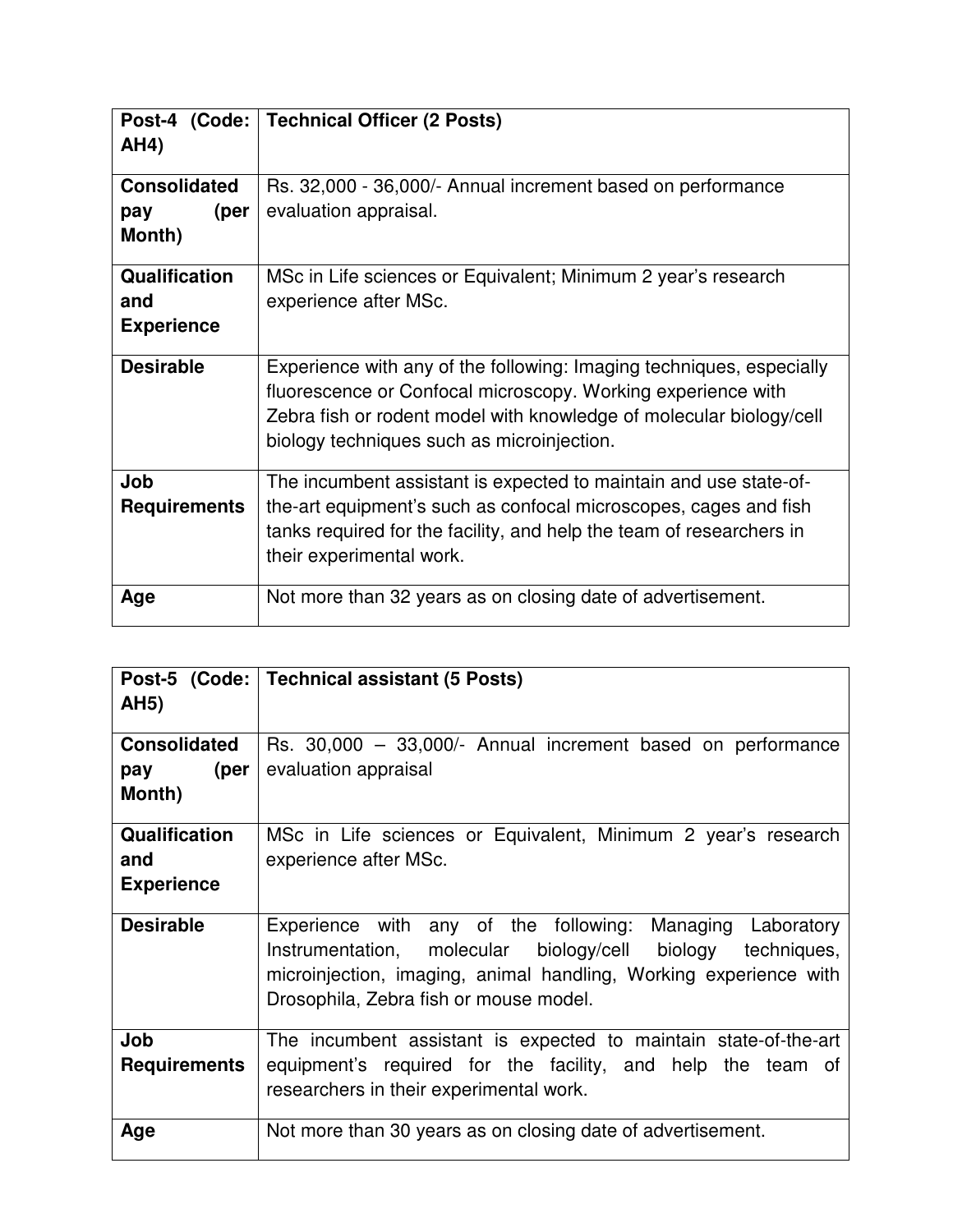| <b>AH6)</b>                                      | Post-6 (Code:   Lab technician (5 Posts)                                                                          |
|--------------------------------------------------|-------------------------------------------------------------------------------------------------------------------|
| <b>Consolidated</b><br>(per<br>pay<br>Month)     | Rs. 20,000/-                                                                                                      |
| <b>Qualification</b><br>and<br><b>Experience</b> | BSc, BVSc or Equivalent Degree in the Life/Animal Sciences.<br>Minimum 3 Years experience post Bachelor's degree. |
| <b>Desirable</b>                                 | Experience with any of the following: Tissue culture or animal<br>handling.                                       |
| Job<br><b>Requirements</b>                       | Technician is expected to assist in experimental work and daily<br>routine of facility.                           |
| Age                                              | Not more than 28 years as on closing date of advertisement.                                                       |

| Post-7 (Code         | Multi-skilled assistant (2 Post)                                                                                                                    |
|----------------------|-----------------------------------------------------------------------------------------------------------------------------------------------------|
| <b>AH7)</b>          |                                                                                                                                                     |
|                      |                                                                                                                                                     |
| <b>Consolidated</b>  | Rs. 20,000/-                                                                                                                                        |
| (per<br>pay          |                                                                                                                                                     |
| Month)               |                                                                                                                                                     |
| <b>Qualification</b> | Bachelors degree; Minimum 3 year experience in administration                                                                                       |
|                      |                                                                                                                                                     |
| and                  | work, proficient in editing and database programs such as Microsoft                                                                                 |
| <b>Experience</b>    | Excel and word processing on computers and online.                                                                                                  |
| <b>Desirable</b>     | Experience with any of the following: accounting, Tally, purchase<br>related procedures.                                                            |
| Job                  | The incumbent is expected to maintain an inventory of the state-of-                                                                                 |
| <b>Requirements</b>  | the-art equipments in the facility, facilitate timely consumables<br>procurement, and help the team of researchers in their administration<br>work. |
| Age                  | Not more than 28 years as on closing date of advertisement, can be<br>relaxed based on relevant experience.                                         |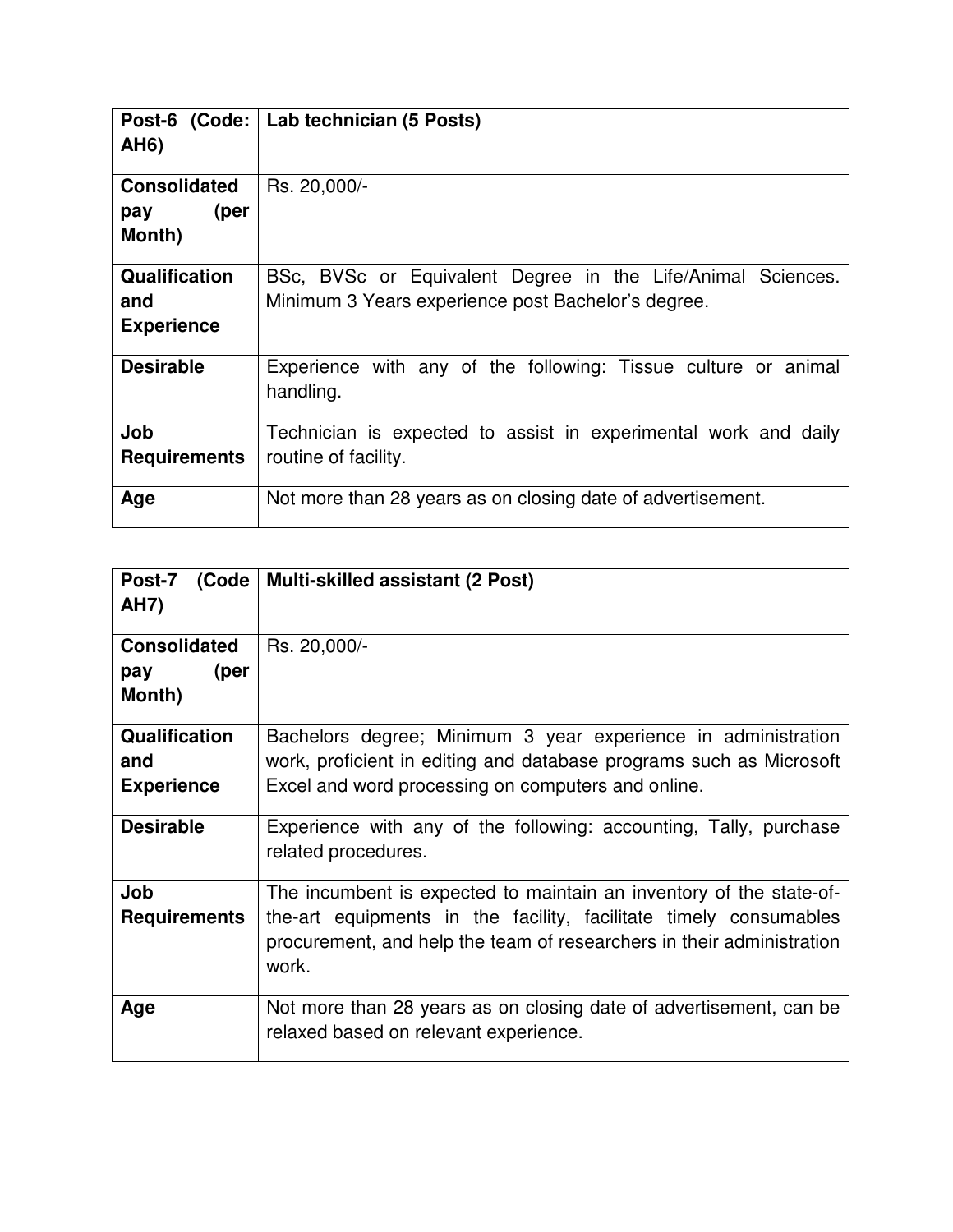## **General Information / details about the posts**

- 1) The above posts are as per the pay and allowances applicable to the said project. **The initial appointment is for one year with yearly extension(s) possible till the term of the project (A maximum of 5 Years).**
- 2) The qualification prescribed should have been obtained from recognized Universities / Institutions.
- 3) Age should not exceed the limit as on the closing date of receipt of completed application. However, age relaxation will be considered in case of SC/ST/OBC/Physical handicapped and Ex-servicemen applicants as applicable.
- 4) The prescribed Essential Qualifications / Experience indicated are bare minimum and mere possession of the same will not entitle the applicants to be called for interview. Where number of applications received in response to an advertisement is large, it may not be convenient or possible for the Institute to interview all the applicants. The Institute may restrict the number of applicants to be called for selection process to a reasonable limit, on the basis of qualifications and experience higher than that of the minimum prescribed in the advertisement. The applicants should, therefore, furnish details of all the qualifications and experience possessed in the relevant field, over and above the minimum qualifications / experience.
- 5) Relaxation in age, educational qualification and / or experience will be considered in case of exceptionally meritorious applicants, with prior approval of the Competent Authority.
- 6) No interim enquiries / correspondence / communication of any sort will be entertained on the matter.
- 7) Canvassing in any form and / or bringing any influence, political, or otherwise, will be treated as a disqualification for the post applied for.
- 8) Application incomplete in any respect will be summarily rejected.
- 9) Shortlist of candidates shortlisted for the selection process will be available on the Web-Site (http://www.iiserpune.ac.in/links/job-opportunities) after 8<sup>th</sup> July, 2106.

## **How to Apply**

A) Interested applicants may apply online by **clinking on the link below this advertisement**; the link is available in the Job advertisement Web-page (http://www.iiserpune.ac.in/links/job-opportunities). The link(s) will be disabled at midnight of **May 30, 2016.**